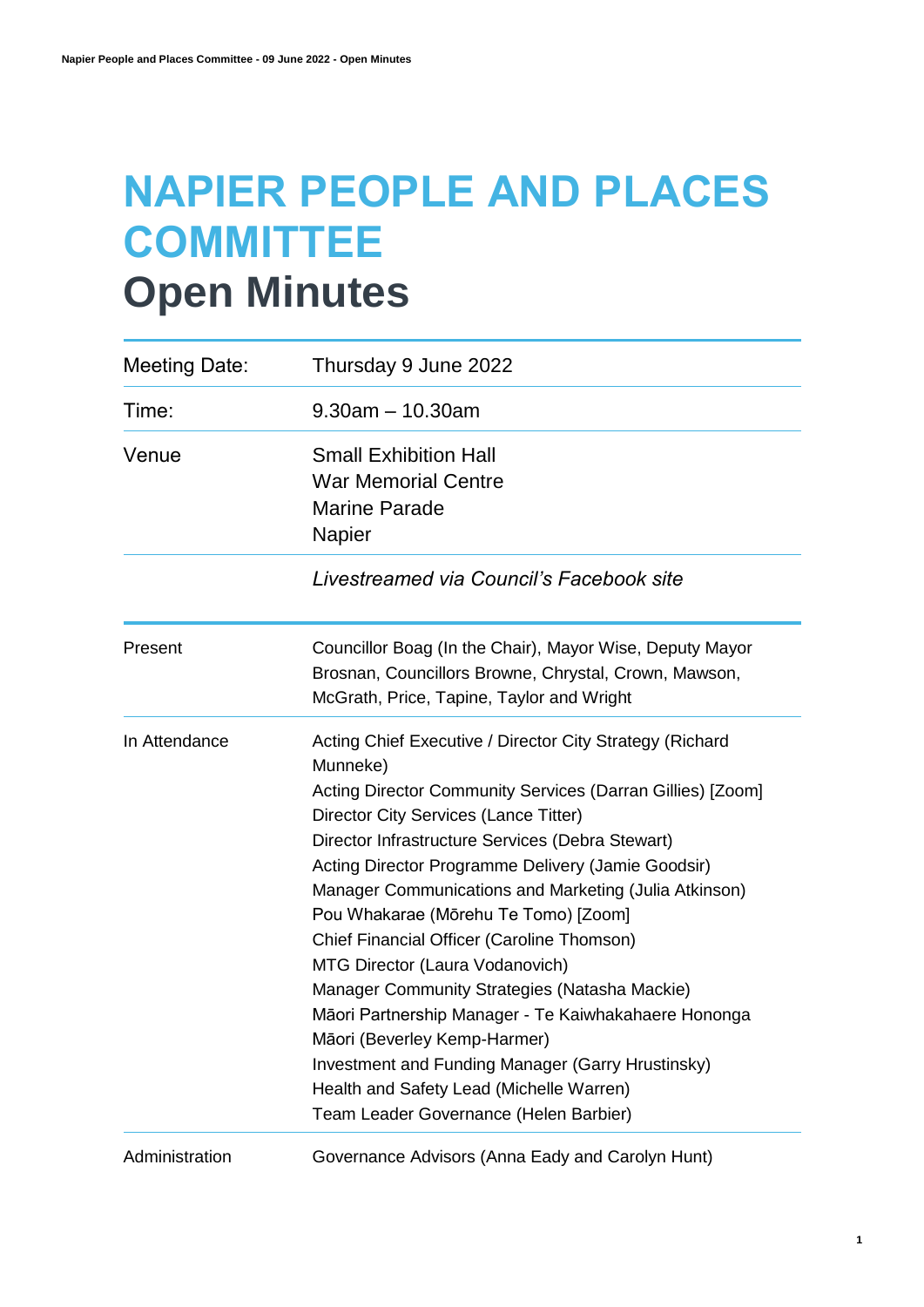## **Karakia**

The meeting was opened with a karakia.

## **Apologies**

Councillors Wright / Taylor

That the apology from Councillor Simpson be accepted.

Carried

## **Conflicts of interest**

Councillor Boag (in the Chair) declared a conflict of interest with agenda item one.

**Announcements by the Mayor**

Nil

**Announcements by the Chairperson**

Nil

**Announcements by the management**

Nil

**Confirmation of minutes**

Councillors Mawson / Chrystal

That the Minutes of the meeting held on 28 April 2022 were taken as a true and accurate record of the meeting.

Carried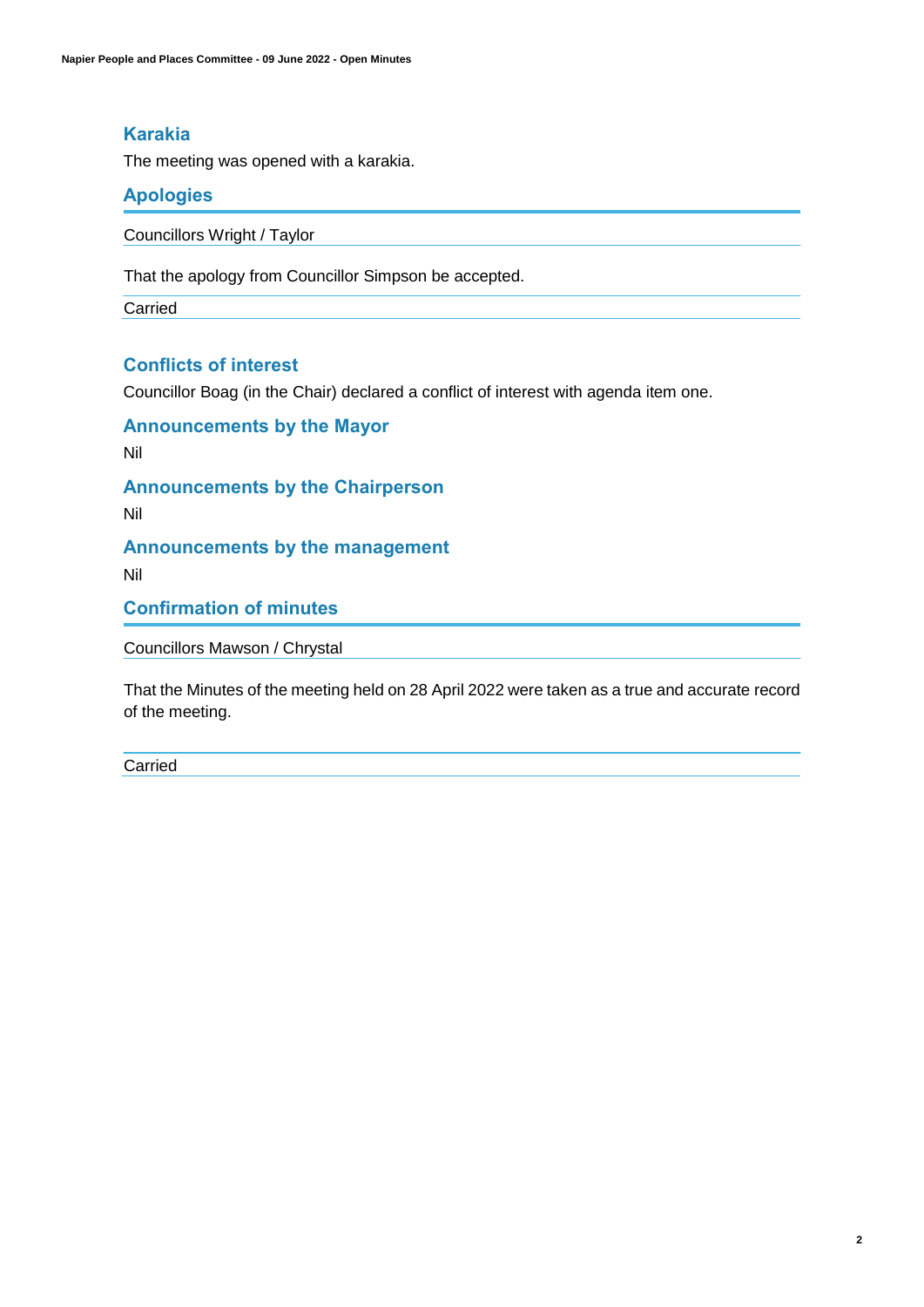# **AGENDA ITEMS**

## **1. COUNCIL SUPPORT FOR THE SALE AND SUPPLY OF ALCOHOL (HARM MINIMISATION) AMENDMENT BILL (PRIVATE MEMBERS' BILL)**

| Type of Report:             | Procedural                              |
|-----------------------------|-----------------------------------------|
| Legal Reference:            | N/A                                     |
| Document ID:                | 1465021                                 |
| Reporting Officer/s & Unit: | Rebecca Peterson, Senior Advisor Policy |

#### **1.1 Purpose of Report**

To seek endorsement from Council to publicly support the proposed Private Members Bill: Sale and Supply of Alcohol (Harm Minimisation) Amendment Bill.

#### **At the meeting**

*Cr Boag declared a conflict and took no part in the discussion or decision for this item. Councillor Wright chaired this item.* 

The Officer spoke to the report with the support of Dr Nicki Jackson, Executive Director of Alcohol Healthwatch. In response to questions it was noted:

- The Private Members' Amendment Bill provides exemptions for touring teams coming to New Zealand, certain international events and authorises the Minister to grant exemptions in certain circumstances.
- The prohibited broadcasting of alcohol advertising will only apply to broadcasts originating in New Zealand.
- Alcohol advertising is referring to the name of an alcoholic beverage, an alcohol trademark, or an alcohol manufacturer's name.
- The Private Members' Amendment Bill prohibits alcohol advertising in or on a sporting venue during a broadcast sports activity, and also prohibits the sponsorship of a sports broadcast and of a sporting venue.
- Alcohol Healthwatch will be advocating for the Bill to extend to all levels of sports at the Select Committee phase.
- For the purposes of this Amendment Bill, broadcast means any transmission received by the public of programmes over the radio, internet, or other means of telecommunication.
- The special appeals process is unique to alcohol policies. Appeals to the Hastings District & Napier City Councils' Local Alcohol Policy were made about trading hours by local supermarkets, and took a long time to be resolved.
- There are two mechanisms to "buy out" alcohol sponsorship. One is the current health promotion agency levy on purchased alcohol which is used to address alcohol related harm. Alternatively 2.5% of alcohol excise revenue could be used. Alcohol excise revenue is \$1.2 billion per annum. This could be hypothecated by Treasury to address alcohol related harm.
- In the 1990s a 'buy out' of tobacco sponsorship occurred. The Smokefree Environments Act 1990 established the Health Sponsorship Council which received approximately \$6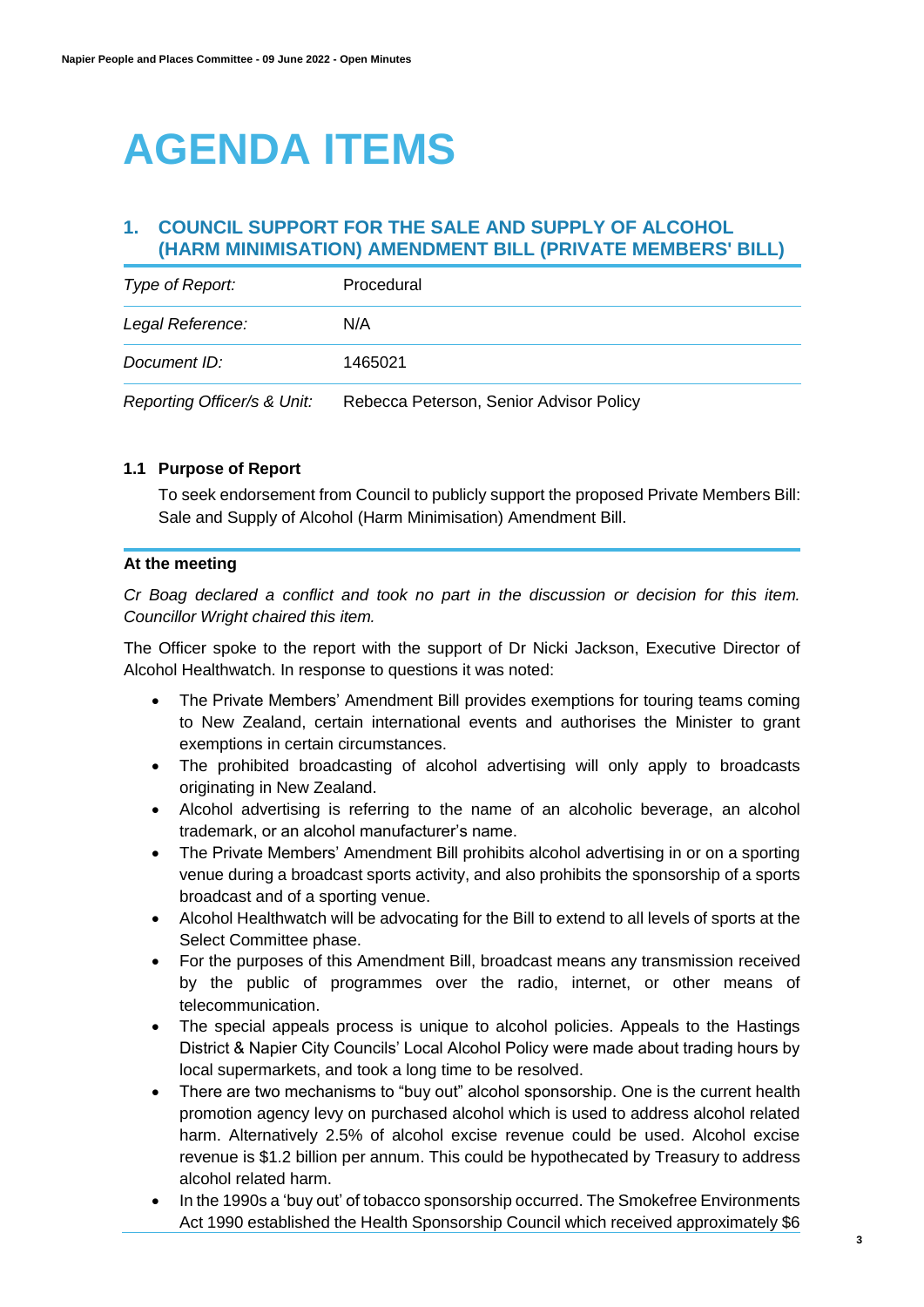million per year for five years to 'buy out' tobacco sponsorship. Research showed that as tobacco stopped sponsoring teams, other businesses stepped forward to take its place.

- Many countries followed New Zealand's lead in the 1990s and there has been significant reductions in people smoking. Research has found there are more young people in the United Kingdom who can't name a tobacco brand than can.
- If the Committee support the Private Members' Amendment Bill there are a number of options Council can use to address specific aspects of the Bill directly.
- Due to lack of research alcohol harm statistics are dated. In 2007 there were 802 alcohol related deaths, current annual figures can be estimated to be over 1000 per year. Approximately one in five New Zealanders report being harmed by other's alcohol consumption. It is New Zealand's most harmful drug.

It was noted that Council can make a submission at the appropriate time highlighting concerns for the sponsorship and advertising of alcohol at sporting venues.

| <b>COMMITTEE</b><br><b>RESOLUTION</b> | Councillor Brosnan / Mayor Wise                                                                                                                                                                                                                                                                                                                                                           |
|---------------------------------------|-------------------------------------------------------------------------------------------------------------------------------------------------------------------------------------------------------------------------------------------------------------------------------------------------------------------------------------------------------------------------------------------|
|                                       | The Napier People and Places Committee:                                                                                                                                                                                                                                                                                                                                                   |
|                                       | a. Endorse the proposed Private Members Bill: Sale and Supply of Alcohol<br>(Harm Minimisation) Amendment Bill, which aims to:                                                                                                                                                                                                                                                            |
|                                       | i. Remove the special appeal process through Local Alcohol Policies.                                                                                                                                                                                                                                                                                                                      |
|                                       | ii. Wind down alcohol advertising and sponsorship of sport.<br>b. Note Council's support for the bill is primarily in response to the matter<br>of the Local Alcohol Policy special appeals process. Council notes no<br>view on the support or otherwise of the advertising provisions in the<br>Private Members Bill: Sale and Supply of Alcohol (Harm Minimisation)<br>Amendment Bill. |
|                                       | Councillors McGrath, Mawson, Tapine, and Taylor voted against the<br>motion.                                                                                                                                                                                                                                                                                                              |
|                                       | Carried                                                                                                                                                                                                                                                                                                                                                                                   |